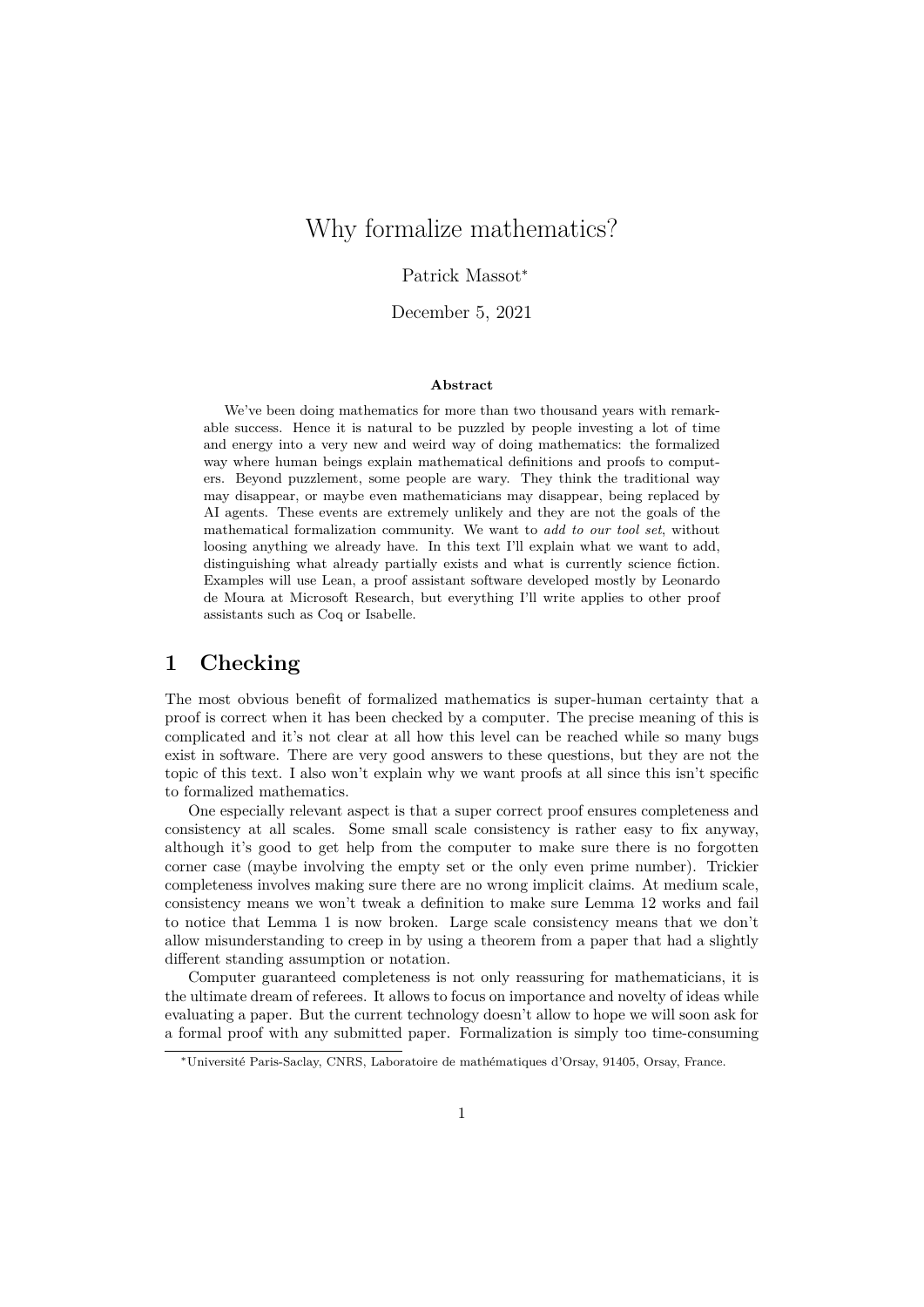<span id="page-1-0"></span>for now, and we don't have enough formalized basic mathematics to build upon. So we currently pursue more focused goals.

First we can concentrate on rather small very technical parts of a larger story. This is what happened with the liquid tensor experiment [Sch20]. This challenge sits in the huge context of condensed mathematics by Clausen and Scholze aiming to build a better framework for endeavors mixing arithmetic, geometry and functional analysis. But the argument that needed careful checking only required a small portion of this context. In that case we had enough preexisting work to run [a com](#page-9-0)plete formalization starting from the axioms [Sch22]. But nothing prevents adding well known results as unchecked building blocks. The software will notice and report this, but it can still keep going. The correctness guarantee is correspondingly much lower because errors can hide in the unproven statements, but it can still be higher than in traditional mathematics.

Another possi[ble foc](#page-9-1)us is to check a proof that is simply too big for human brains. One way this can happen is when a *lot* of computation is involved, for instance in the four colors theorem  $[Gon07]$  or the Kepler conjecture proof  $[Hal+17]$ . Those two proofs were originally using unchecked computer assisted calculations, but have since been formalized. This kind of proof represent an absolutely tiny fraction of mathematics, but it seems this fraction is slowly growing so it's good to have tools to do this properly.

Other big pr[oofs inv](#page-8-0)olve no large computation at all. [The mo](#page-8-1)st famous example is the classification of finite simple groups. The size of this proof is so huge that nobody can guarantee its large scale consistency and its status is accordingly somewhat controversial. More modern examples include work in the Langlands program that use results from so many different branches of mathematics than nobody can master all of them, or foundational aspects of symplectic topology that are extremely difficult to get right. Here formalized mathematics could help, but this is science fiction up to now. We would need much more efficient tools to work at this scale in reasonable time.

### **2 Explaining and learning**

Checking correctness is important and is the area where formalized mathematics has indisputable superiority over the traditional ways. But I don't think this is the most compelling reason to formalize mathematics.

Mathematicians spend a lot of time writing and reading mathematical explanations. In the traditional process, the writer needs to choose the assumed background knowledge and select a level of detail. Assuming background knowledge is necessary because we can't redo everything from the axioms each time we want to explain new pieces of mathematics. Choosing a detail level is needed because explaining all details would be extremely difficult and, more importantly, the result would be unreadable. Those choices are tricky and being consistent is difficult. The situation is anyway hopeless unless there is exactly one intended reader and reading time. Then readers have almost no choice. The only possible action influencing those choices is to skip portions of the text.

Having better tools to explain mathematics is a very important goal not only because people want to learn elementary mathematics or shiny new research level mathematics. It can also prevent mathematical understanding to get lost forever. For instance, people currently fear that some very important and deep parts of geometric topology could get lost forever, for instance the Kirby-Siebenmann theory or Freedman's classification of simply connected 4-manifolds. Specialists of this topic are getting old, young people don't learn the details and, more importantly, the original papers were written for specialists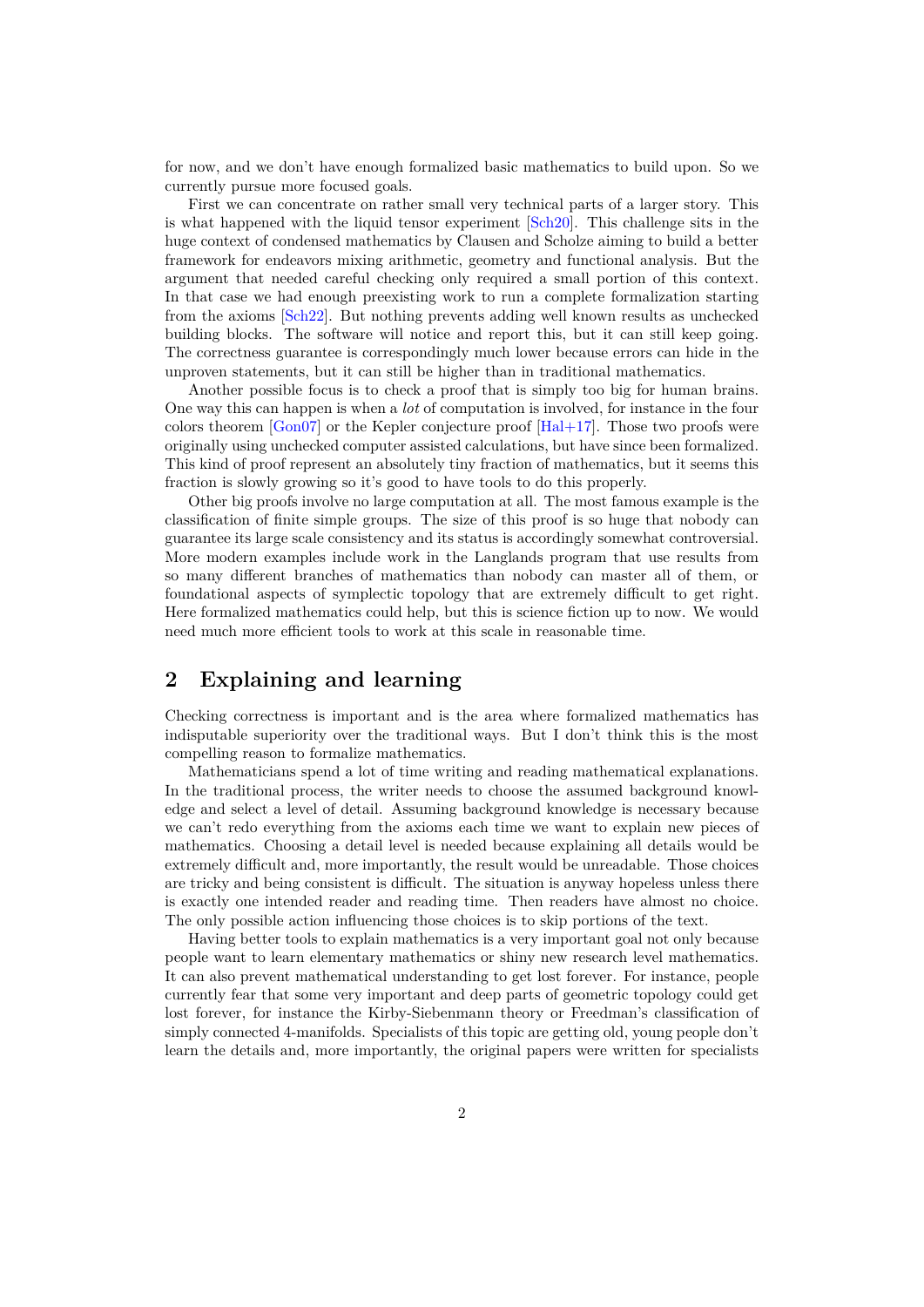<span id="page-2-0"></span>fully immersed in the theory (there is popular science account of the case of Freedman's classification in [Har21]).

I think the most the promising application of formalized mathematics is the dream of producing mathematical documents allowing *readers* to dynamically choose the detail level and access background knowledge on demand. This requires the extreme precision of formalized ma[themat](#page-8-2)ics to give access to the extremely detailed end of the detail range. Formalized mathematics could also indirectly contribute to the other end of the detail range by freeing resources for very informal accounts. And it could be psychologically easier for authors to write very heuristic explanations when having their back covered by the formal proof.

The background knowledge freedom is ensured by the fact that formalized mathematics can start from bare axioms in a fully reusable way. A key point is that the computer has super-human patience to repeatedly check existing explanations or tiny variations thereof. When working on an advanced explanation, a modification of a basic explanation can break its preexisting applications. But such an accident is immediately detected by so-called continuous integration techniques which check overall consistency at every single change.

The notion of detail level is pretty subtle. One immediate interpretation is that it deals with the amount of reasoning steps. A more detailed explanation can include more tedious checks that all assumptions of all lemmas are satisfied (for instance these could be checking continuity of some function or commutativity of certain natural diagrams). Allowing to choose detail level in this sense requires a structured proof in the sense of Lamport's famous essay [Lam12]. In such a proof, levels can be folded and unfolded at will.

This notion of detail is the most important one for very elementary mathematics such as the mean value example in Lamport's essay. But in advanced mathematics the issues start long bef[ore chec](#page-9-2)king side conditions. The first issue is to understand precisely what is claimed. Here the first obstacle come from standing assumptions that are explained very far away or left completely implicit. Then come the notations that are needed to tame complexity, often with some ambiguity trade-off. There can be also variations on terminology even for rather fundamental definitions (for instance a compact topological space may be assumed to be Hausdorff or not depending on your country or field of expertise). Then the most important source of confusion is the use of implicit isomorphisms or inclusions (ranging from the inclusion of natural numbers into rational numbers to the inclusion of topological spaces into condensed sets).

Proof assistants try very hard to let users use generic notations and leave out inclusion maps. But they do not accept a statement unless they manage to reconstruct all this information. Once it is reconstructed it is kept at hand for inspection. And of course all definitions and lemma statements are very easy to access from their use site.

Once a statement is understood, one can turn to its proof. Here the most crucial computer capability is to patiently keep ready for display the so-called "tactic state" which is a list of all objects and assumptions that are currently relevant and the current goal of the proof. This information changes at every single step of the proof, and it is simply impossible to repeat it on paper at every step. As an example, assume we have a function  $f : \mathbb{R} \to \mathbb{R}$  which is continuous at a point  $x_0$  and a sequence u converging to  $x_0$ . The goal is to prove that the sequence  $f \circ u$  converges to  $f(x_0)$ . At the beginning of the proof, the tactic state (in the proof assistant Lean  $\text{[Mou+15]}$ ) will look like this: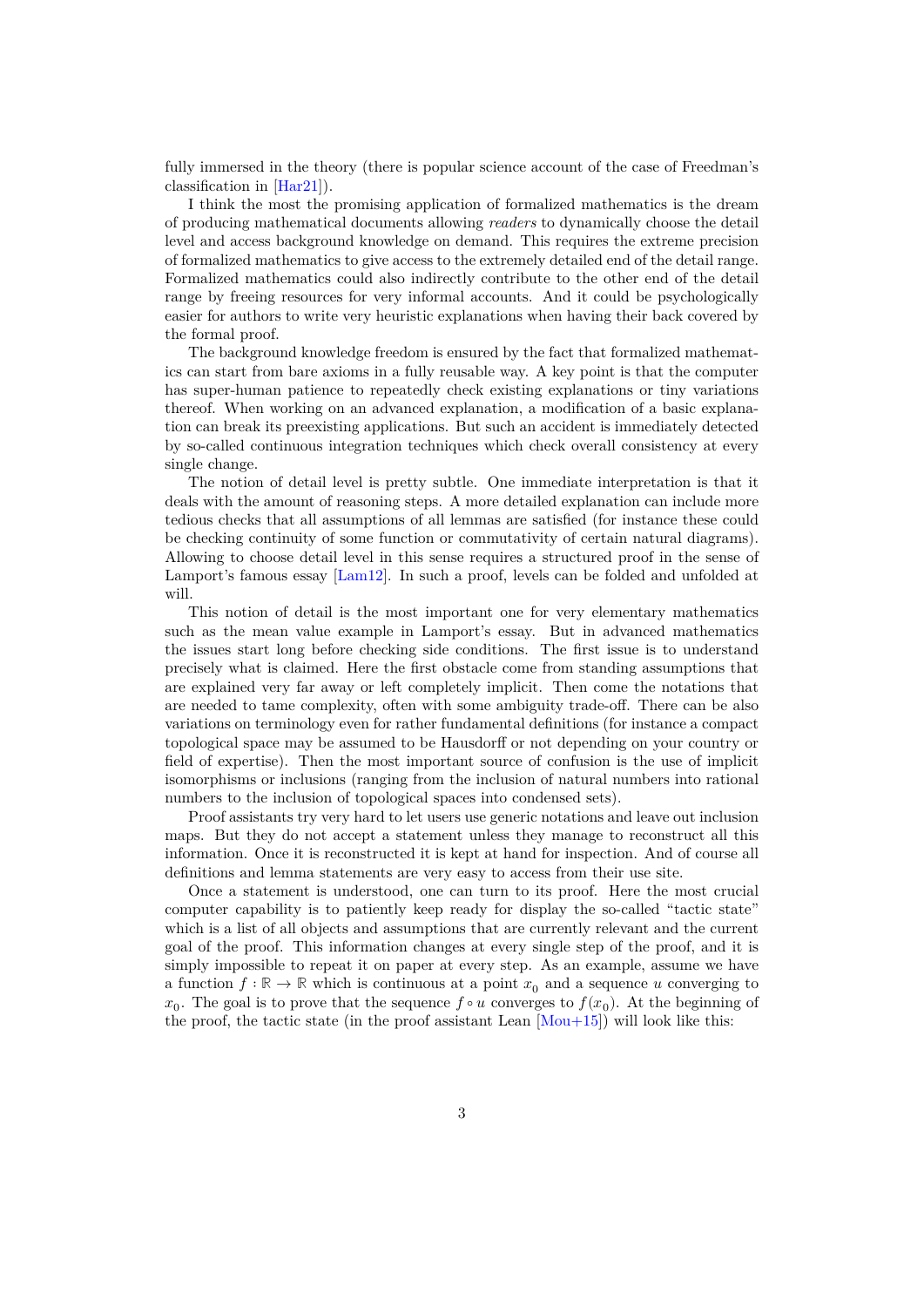```
1 goal
f: ℝ → ℝ
u: ℕ → ℝ
x₀: ℝ
hu: sequence_tendsto u x₀
hf: continuous function at f x<sub>o</sub>
⊢ sequence_tendsto (f ∘ u) (f x₀)
```
The first line claims we currently have only one thing to prove (this number can increase while splitting an equivalence proof into two implications proof for instance). Then the next three lines lists the objects that are currently fixed. The next two lines list our current assumptions, named hu and hf. Those assumptions are written in a slightly weird way but still quite readable. Then the line starting with the ⊢ symbol is the current goal of the proof. The only unusual feature of that goal is  $fx_0$  to denote  $f(x_0)$ (computer scientists noticed a long time ago that the number of parentheses can very quickly get out of control when writing detailed mathematics so they use them only when absolutely needed). After telling the computer to fix a positive  $\varepsilon$  and name the positivity assumption  $\varepsilon$  pos, the tactic state becomes:

```
1 goal
f: ℝ → ℝ
u: ℕ → ℝ
x₀: ℝ
hu: sequence_tendsto u x₀
hf: continuous function at f x<sub>o</sub>
ε: ℝ
ε_pos: ε > 0
⊢ ∃ (N : ℕ), ∀ (n : ℕ), n ≥ N → |f (u n) - f x₀| ≤ ε
```
Apart from tiny notational suprises (the simple implication arrow instead of  $\Rightarrow$  and colons instead of  $\in$ ), the new goal is the expected one. The next piece of information that is often hidden on paper is instantiation of variable objects when applying lemmas. It often happens when reading new mathematics that a sentence starting with: "Lemma X ensures it suffices to prove…" leaves the reader with little information about the mathematical objects to which Lemma X is applied. This already exists in elementary mathematics. For instance, a couple of steps later in the about proof, we can have the assumption  $H: \forall x, |x-x_0| < \delta \Rightarrow |f(x)-f(x_0)| < \varepsilon$  and want to prove  $|f(u_n)-f(x_0)| < \varepsilon$ . A computer will happily take the instruction to apply  $H$  and answer with the new goal of proving  $|u_n - x_0| < \delta$ . The difference with a paper proof is that one can ask the computer how the bound variable  $x$  from  $H$  was instantiated, without deciding in advance whether this is obvious or not.

One shouldn't forget that all this information available once mathematics is formalized is not meant to be thrown to the reader by default. That would be overwhelming and not useful at all. Again, the idea is to have a progressive document where readers can dynamically choose where to ask for details when needed. Currently we don't have a very nice way to present this information, especially without installing the software. But this is changing and we hope to have a convincing proof of concept within a couple of years at most.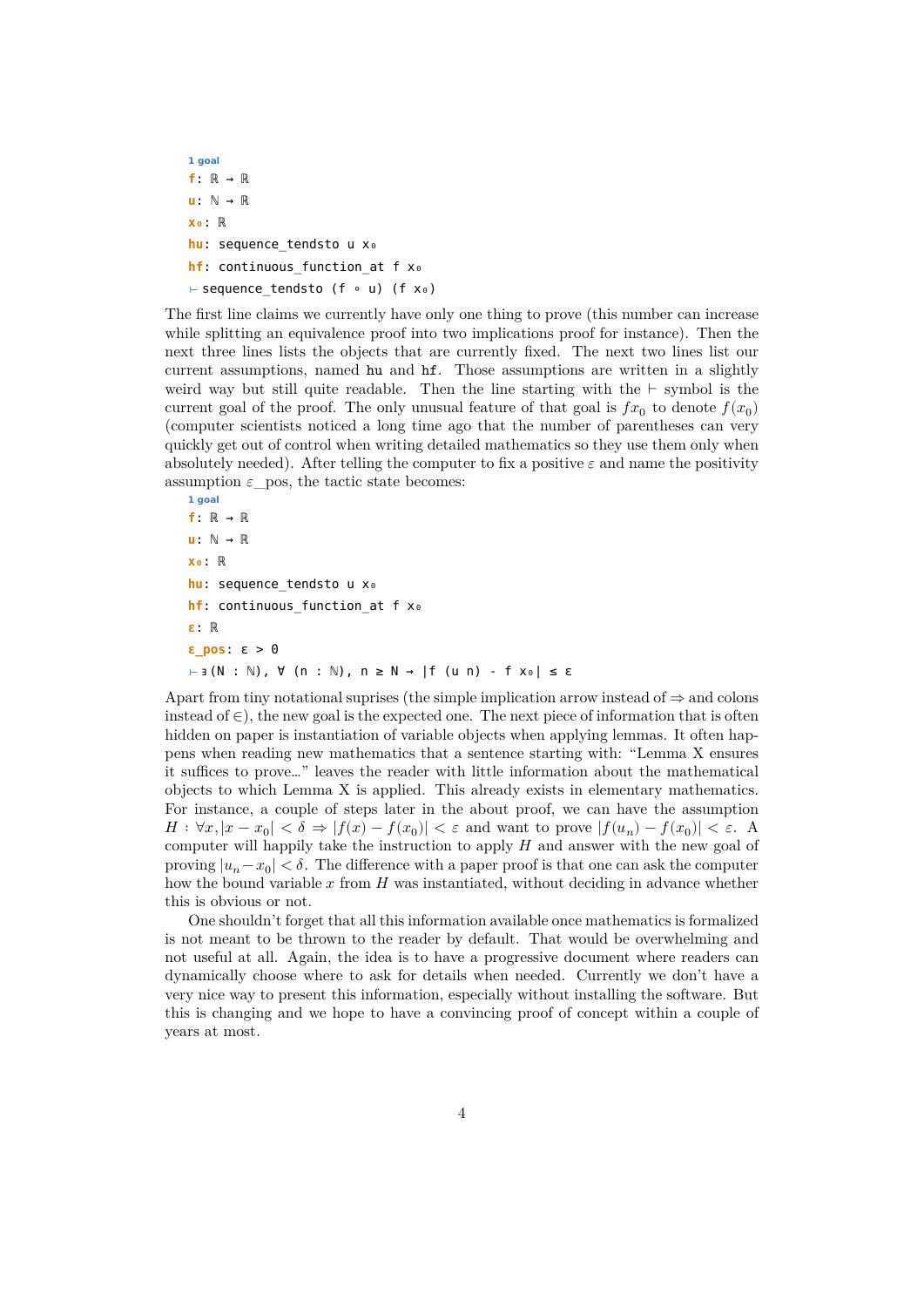### **3 Teaching**

Mathematicians also spend a lot time teaching mathematics. There is a clear overlap with the previous concern of explaining mathematical definitions, statements and proofs. But there is something more, living at a meta-mathematical level: we need to teach how to conceive and write proofs. Quite often, this is taught only indirectly: students are meant to learn by imitation. Worse, we sometimes inflict some kind of logic courses which are completely disconnected from mathematical practice. I'm not talking about courses in logic for its own sake which are perfectly fine. I'm rather thinking about discussing truth tables for logical connectives and pretending this has anything to do with our normal activity.

Teaching using a proof assistant has the obvious cost of putting a technological barrier to entry (learning syntax and navigating the software). But there are also great advantages. A huge advantage is the tactic state that was already described above. This is displayed interactively during proof writing and is invaluable for students to keep track of what is fixed and what is moving. This tool is especially relevant in elementary analysis with proofs manipulating  $\varepsilon$ 's and  $\delta$ 's.

Even before seeing the tactic state evolve, the computer forces a very clear separation between forming a statement using logical connectives and quantifiers, using such a statement that is assumed to be true, and proving such a statement. This separation is often extremely fuzzy in students' writings but also sometimes on the teacher side, especially on blackboard instead of in print. The main temptation is to use symbols such as  $\forall$ ,  $\exists$ , and  $\Rightarrow$  as abbreviations for words that are related to those symbols but not exactly. For instance the sequence of symbols  $P \Rightarrow Q$  means "If P is true then Q is true" but is often used as the abbreviation of "I know  $P$  is true hence I deduce  $Q$  is true". In that case  $\Rightarrow$  is incorrectly used as an abbreviation of "hence" or "therefore". In the worst cases, it is used as a general punctuation sign in a proof. The sequence of symbols  $\exists x, Px$  means the "there exists x such that  $Px$ " but is often used to mean "I claim there exists x such that  $Px$  and I fix one such x". The sequence of symbols  $\forall x \in A$ is often used incorrectly as an abbreviation of "Consider any  $x$  in  $A$ " which would be the beginning of a *proof* of  $\forall x \in A, Px$ . All those incorrect forms have in common a fuzzy distinction between forming a statement, using a statement and proving it. It is often combined with a confusion about what is fixed and what is "moving", also known as the confusion between free and bound variables. Of course one can abuse the meaning of symbols like this and still understand what's going on, but this is not the usual case with students.

The computer won't let students provide wrong proofs or misuse logical symbols. It will also instantly tell them when a proof is done. Such instant feed back advantage is common to many uses of computers for teaching. But this does not guarantee that students will then write correct proofs on paper. Even translating a correct proof from computer to paper is difficult. One way to reduce the gap is to make sure the computer syntax is as close as possible to normal sentences. This makes it harder to talk to the computer because the syntax becomes more complicated and there is a cognitive dissonance when writing something that looks free form but actually follows a rigid syntax. But then transferring to paper is much easier. The following is a full proof for the sequential continuity example from above, written using a custom teaching syntax for Lean. It is not 100% readable without seeing the evolving tactic state or at least knowing that inequality assumptions about  $\varepsilon$  and  $n$  are automatically named  $\varepsilon$  pos and  $n$  ge, but this is still a lot easier to translate to a paper proof.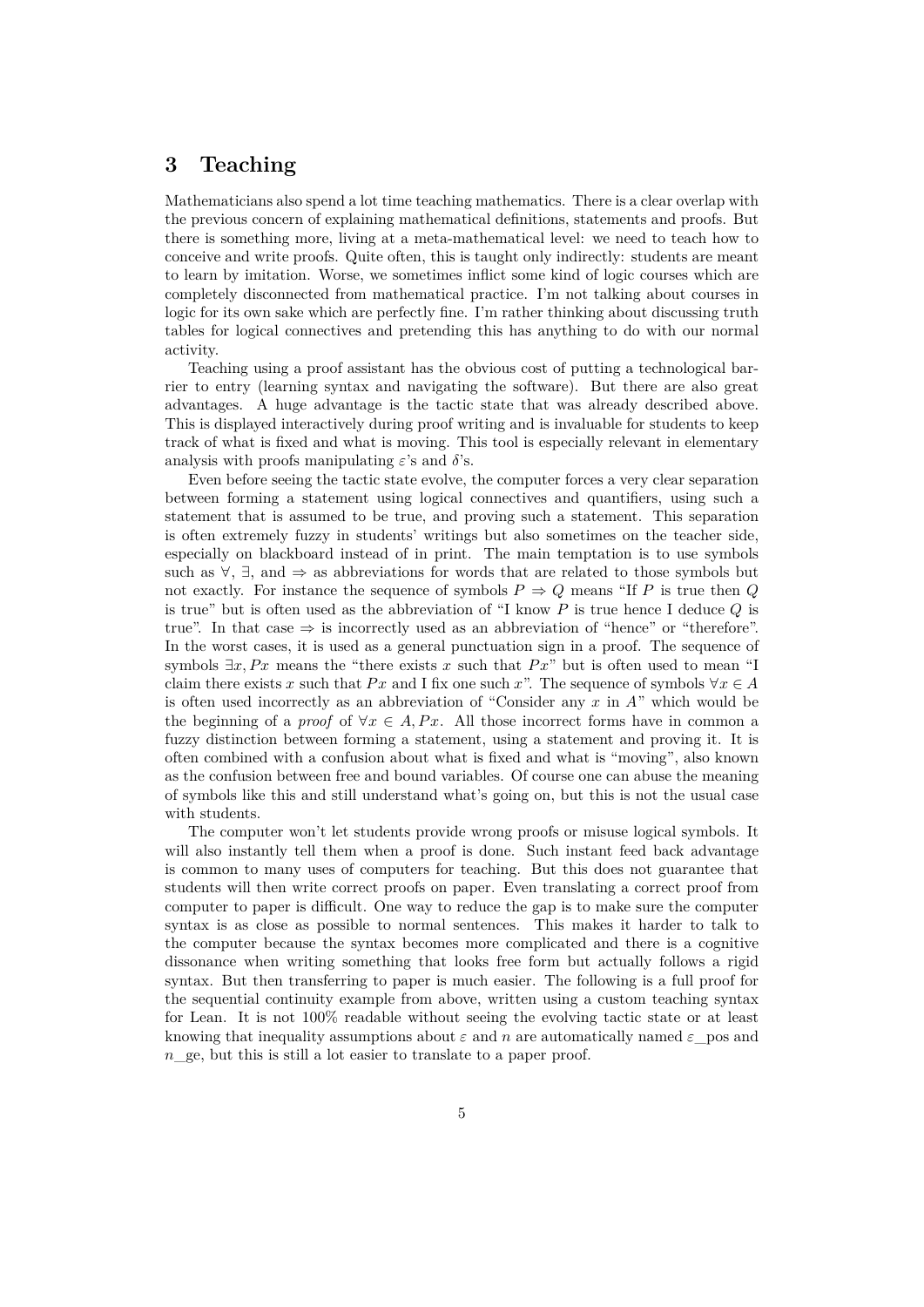```
example (f : \mathbb{R} \to \mathbb{R}) (u : \mathbb{N} \to \mathbb{R}) (x_0 : \mathbb{R})(hu : sequence tendsto u xo) (hf : continuous function at f xo) :
sequence_tendsto (f ∘ u) (f x<sub>0</sub>) :=
begin
 Let's prove that \forall ε > 0, \exists N, \forall n ≥ N, |f (u n) - f xo| ≤ ε,
 Fix \varepsilon > 0.
 By hf applied to ε using ε pos we obtain δ such that
     (δ_pos : δ > 0) (Hf : ∀ (x : ℝ), |x - x₀| ≤ δ → |f x - f x₀| ≤ ε),
  By hu applied to δ using δ_pos we obtain N such that
   Hu : \forall n \geq N, |u n - x_0| \leq \delta,
 Let's prove that N works : \forall n \ge N, |f (u n) - f x_0| \le \varepsilon,
 Fix n > N.
 By Hf applied to u n it suffices to prove |u - x<sub>0</sub>| \le 0,
  This is Hu applied to n using n_ge
end
```
Another advantage when using proof assistants is that students can get a much better feel for the alternance between phases where the structure of the goal dictates the next move and phases where some initiative is required. This comes from two sides: the tactic state display which constantly shows the current goal, and the clear separation between asserting a statement, using it and proving it which associates a clear next action for each logical symbol. It is also very easy to list instructions that involve taking some risk, either by instantiating an existential quantifier, specializing a universal quantifier or applying an implication. This makes it very easy to backtrack when students are stuck. Of course the fact that it is easy to write comments, delete dead ends or reorder steps is also useful.

#### **4 Creating**

Checking and explaining mathematics and teaching how to prove and write proofs is great, but many mathematicians feel like their most important activity is to create new mathematics. So we need to explore how formalized mathematics can enter the creation workflow.

The first way this can happen is related to checking. Having the ability to check partial progress with absolute certainty can be extremely useful to increase confidence and determination. But research is not a linear path advancing one lemma after the other until a theorem is proved. So a much more important capability is to be able to tweak definitions and statements without restarting from the beginning or progressively loosing track of what is proven under which assumptions. A computer can continuously recheck everything at each change of definition or lemma statement, (almost) instantly flagging what needs to be modified.

Then the computer can help cleaning up, for instance by flagging unused assumptions. It can also clarify which lemma depend on which other lemma and definitions, in a much more reliable way than dependency graphs extracted from LaTeX document that rely on the author explicitly using \ref.

We can also hope for the computer to automatically provide proofs of routine steps, or at least suggest a next step, or perform tedious verifications. The most primitive, but very important, way to do that is simply to search for already known results. Here I mean searching for very specific results, I will come back to more difficult searching below.

Getting such help to create new theorems is mostly science fiction with current day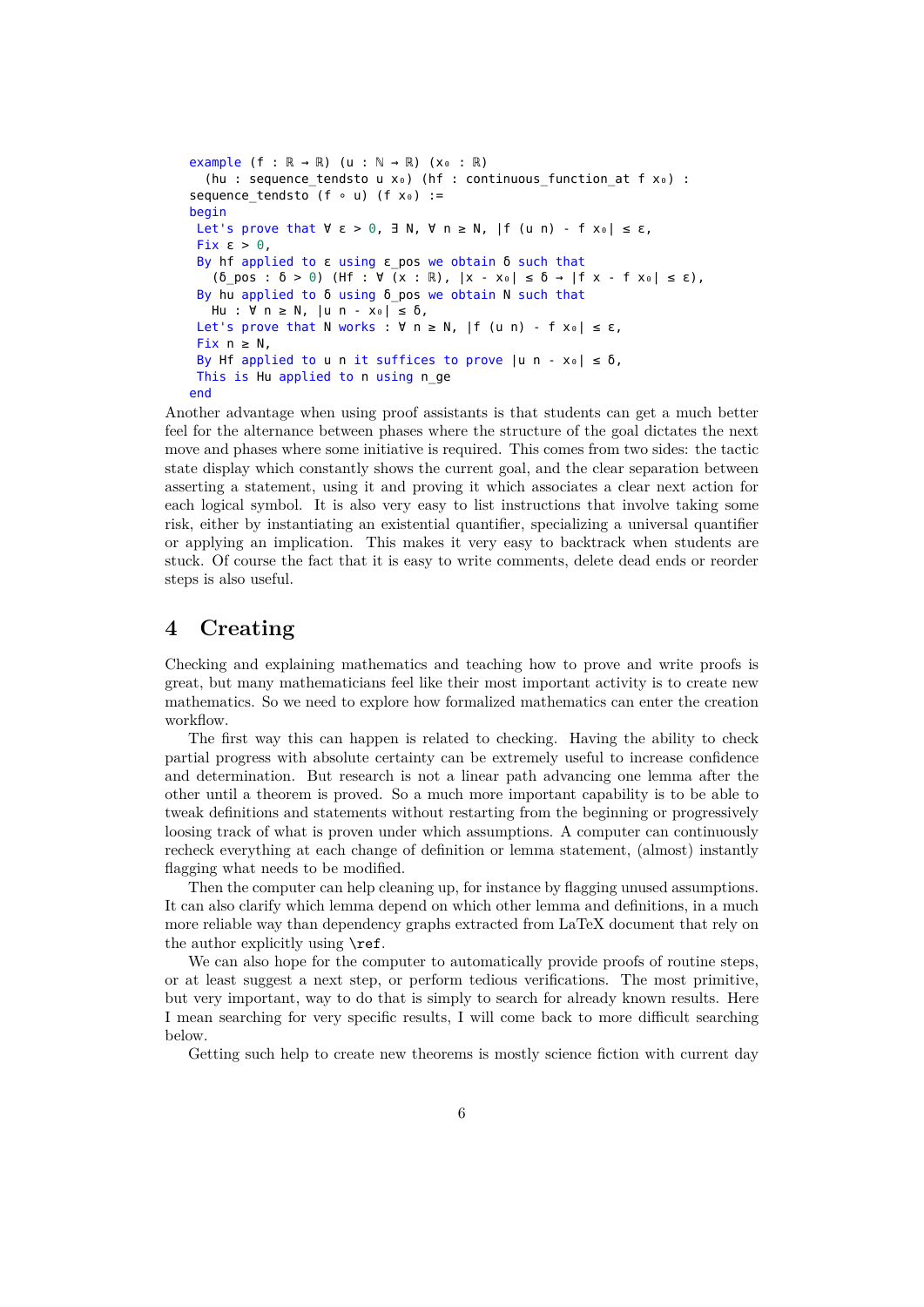<span id="page-6-0"></span>technology. Everything described above already exists, but the total impact of formalizing while creating is currently a huge slow down, even for experienced users (except maybe for some parts of mathematics very directly related to logic). The hope is that technology will improve to make formalization much less time consuming. Here some form of artificial intelligence may help.

An interesting special case arises when formalizing someone else's research. Then it seems that even current technology is already a big help. For instance Johan Commelin claims the computer has been a great help to understand the proofs while formalizing during the liquid tensor experiment. Understanding such an advanced proof without a very detailed write up certainly involves some creativity.

While routine proof steps may or may not benefit from artificial intelligence, there is another dream that seems to *require* it: a good search engine for mathematical statements. The issue is that any given mathematical statement can be phrased in many different ways, independently of whether it is formalized or not. So we really need some kind of fuzzy matching of statements. Of course crude methods already exist, starting with the crudest one which simply look for a given set of words. But it seems that things like neural networks should perform much better. One can also hope that such systems could search for analogous statements in a given theory, or even suggest analogies between different theories (that last hope being pure science-fiction up to now).

All this technological help, already existing or fantasized, is very nice. But the main creation help may be more indirect. Formalized mathematics requires *clear thinking*. Long before checking anything, being forced to clearly state things can already be extremely useful to refuel the creation process. Again, this does not require getting rid of fuzzy thinking. It complements it. One can alternate between fuzzy phases and clear thinking, each one helping the other.

This clear thinking is part of the creation process but it can also become part of the end result. Indeed formalized mathematics encourage, or even sometimes require, *powerful abstractions*. For instance, we are all familiar with the zoo of limits in elementary analysis, including limits of sequences, limits of functions at a point, one-sided limits, limits of function at  $(\pm \infty)$  etc. On paper there is not much cost to simply assume the reader could prove any required variation of all elementary lemmas about limits, such as the squeeze theorem or composition lemmas. But a quick count reveals there are (literally) thousands of such variations. So a good abstraction is required in a formalized context. Fortunately such a thing has already been invented by Bourbaki (in the somewhat semi-formalized context of the *Éléments de mathématiques*). The key here is the notion of filter. This predates the birth of proof assistant by about 30 years. But Bourbaki makes very little use of filters compared to contemporary libraries of formalized mathematics. There filters are used in a much more systematic and versatile way, see [HIH13] for the beginning of this story. For instance, the following computation is the T<sub>EX</sub>version of the proof of Heine-Cantor (asserting that a continuous function  $f$  from a compact space X to a space Y is always uniformly continuous) in mathlib  $[com20]$ ,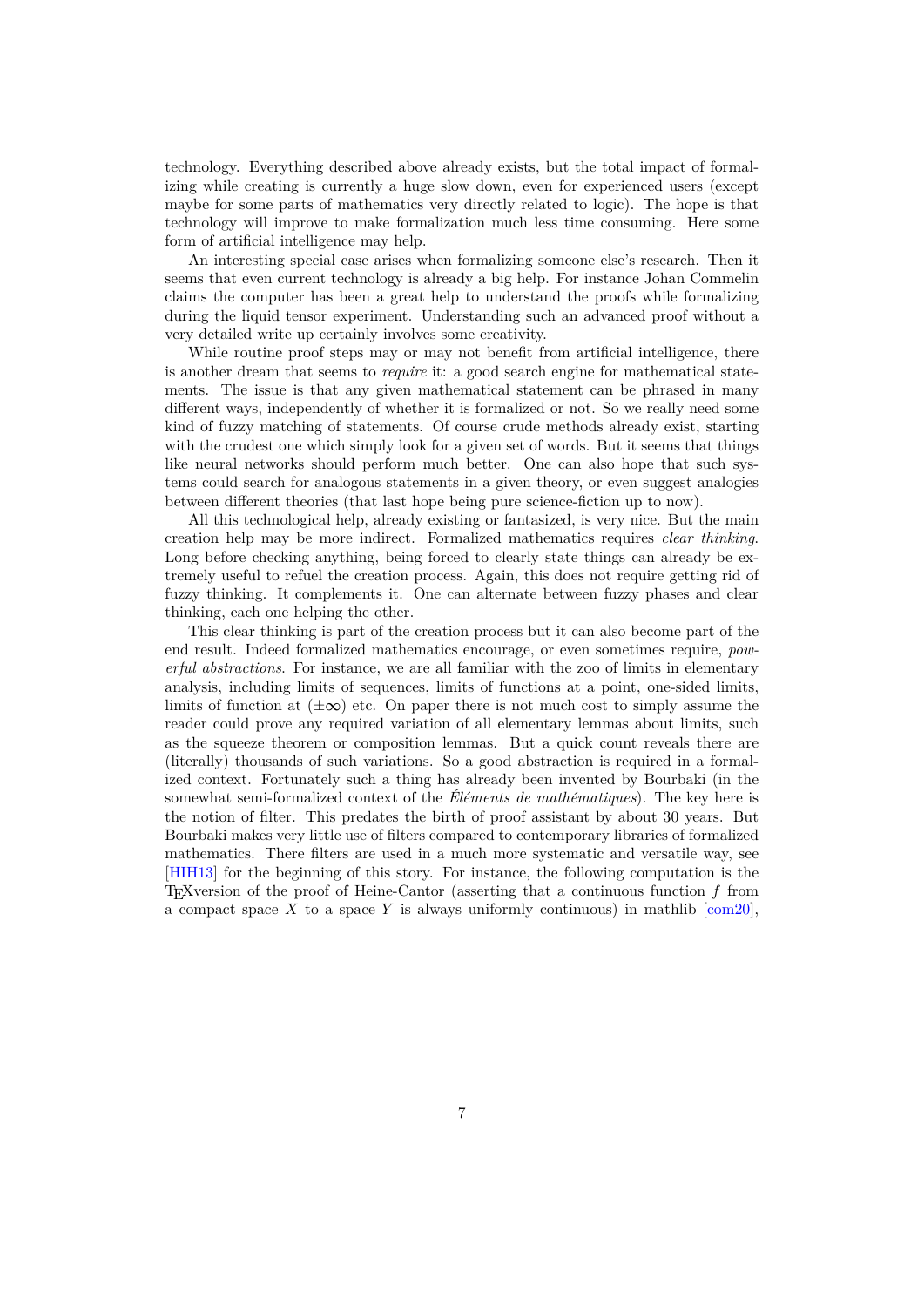<span id="page-7-0"></span>Lean's mathematical library:

$$
(f \times f)_* \mathcal{U}_X = (f \times f)_* \inf_x \mathcal{N}_{(x,x)} \qquad \text{ since } X \text{ is compact separated}
$$
  
\n
$$
= \inf_x \left[ (f \times f)_* \mathcal{N}_{(x,x)} \right]
$$
  
\n
$$
\leq \inf_x \mathcal{N}_{(f(x), f(x))} \qquad \text{since } f \text{ is continuous}
$$
  
\n
$$
\leq \inf_y \mathcal{N}_{(y,y)} \qquad \leq \mathcal{U}_Y
$$

As in Bourbaki, the context of this theorem is the theory of uniform spaces (a common abstraction of metric spaces and topological groups),  $\mathcal{U}_X$  is the uniform structure on X, seen as a filter on  $X \times X$ , and for every point  $z, \mathcal{N}_z$  is its neighborhood filter. The above is essentially Bourbaki's proof, but turned into a computation using a lot of algebraic structure instead of lots of sentences.

This difference is partly explained by the global development of mathematics and the modern emphasis on functoriality. But I claim that the formalization process also played a very important role in this story of filters. An interesting point here is that filters were not widely adopted by mathematics after their introduction by Bourbaki. It would be very interesting to see if their use in formalized mathematics could have a bigger impact.

In more extreme cases, the computer rigidity can also completely switch from being seen as an obstacle to being a creation opportunity. For instance the computer makes it harder to ignore the existence of various "inclusion" maps (for instance the "inclusion" of natural numbers into real numbers or the "inclusion" of a metric space into its completion). It tries very hard to automatically insert them and keep them very discrete (for instance Lean denotes automatically inserted inclusion maps by tiny up pointing arrows). But it really keeps track of them and sometimes this can be inconvenient. However this also encourages carefully thinking about the important properties of those maps as well as their functorial properties. For instance while working on topological foundations during the formalization of the definition of perfectoid spaces [BCM20], this led us to a more general version of Bourbaki's extension by continuity theorem which significantly simplifies the construction of completions of general topological rings. In that case it was also a joy to see how little broke when we switched to the more general statement: the proof required almost no modification and the computer told [us so imm](#page-8-3)ediately.

The requirements of formalized mathematics can also lead to significant simplifications in the opposite way, using less powerful results rather than more general results. On paper it is very tempting to simply quote very sophisticated results without thinking too much about whether a simpler proof exist. A spectacular example arose in the liquid tensor experiment when Johan Commelin realized that seemingly crucial uses of the so-called Breen-Deligne resolutions in condensed mathematics can be replaced with a much cheaper technical tool [Sch22]. This happened after having carefully isolated the crucial properties of Breen-Deligne resolutions that were needed for a proof, an activity which is naturally encouraged by formalized mathematics.

## **5 Collaborating a[nd h](#page-9-1)aving fun**

Hopefully, all the stories above explain why some people think formalized mathematics and proof assistants could become very useful in a not too distant future. But they do not really explain why more and more people already use this with current day technology.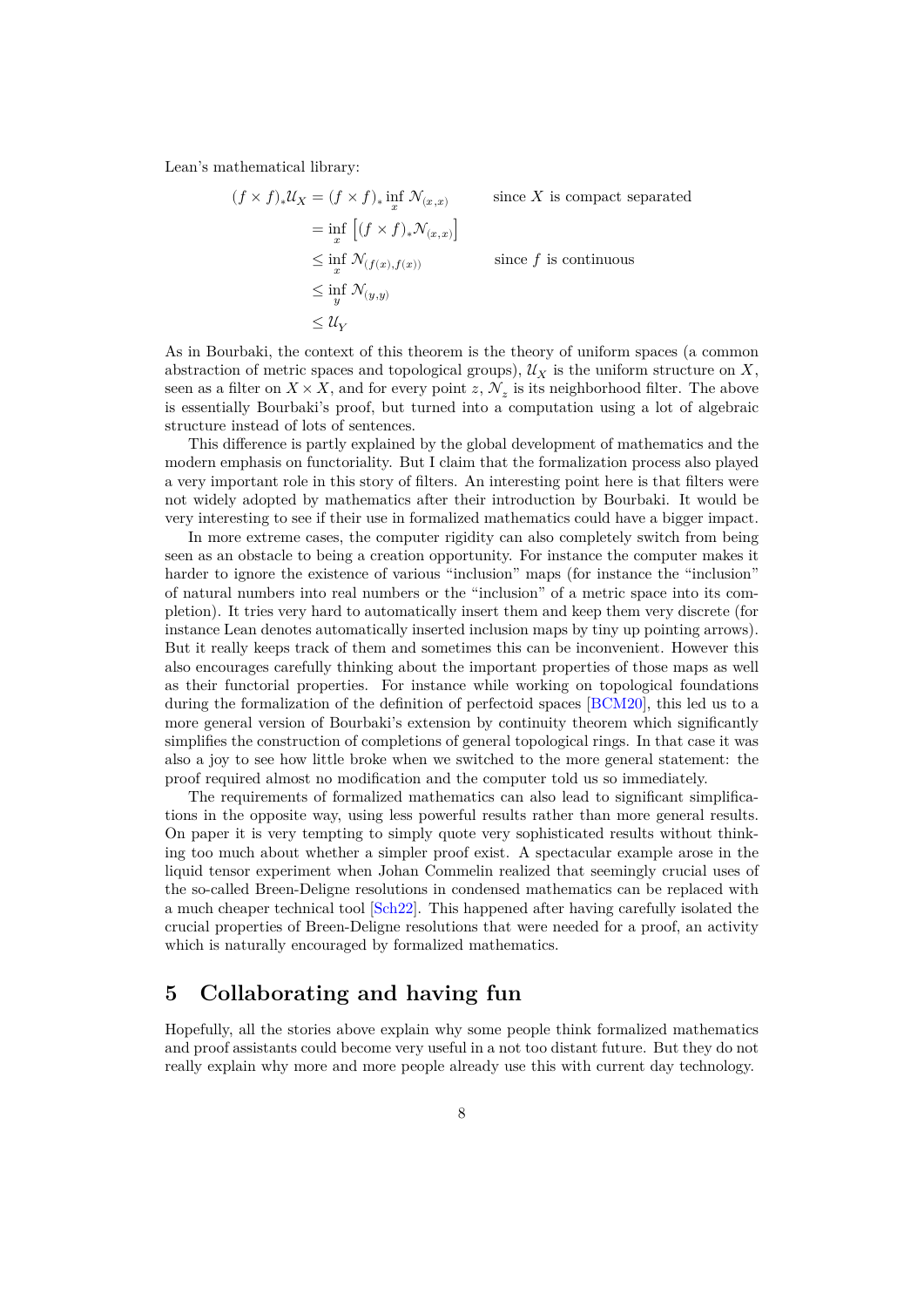I think a key point is that formalized mathematics brings a lot of fun. Part of this fun comes from the "video game" aspect of proof assistants. But, from my perspective, the real fun comes from collaboration. It is very easy to collaborate on a formalized mathematics project. The first reason is of course that perfectly precise statements are much better for coordination. Again there is no reason to permanently display this perfect precision, but it is always available. Delegating subtasks is very easy when those are perfectly specified. We've seen impressive examples of that during the liquid tensor experiment, allowing contributions from people who had no clue about the global goal of the project.

On top of that, we have continuous checking which means that anybody can contribute without fearing to subtly break something or misunderstand some standing assumption or earlier statement. The ability to reorganize a theory without fearing to introduce uncaught inconsistencies is something very new. Such a thing would have allowed Bourbaki to incorporate newer developments and we would have category theory in the *Éléments de mathématiques* for instance.

Of course fun is not the only reason why people collaborate on building libraries of formalized mathematics. This is also an exhilarating experience where contributors feel they could have a real impact on the mathematical community, without removing anything we love, only adding new possibilities.

#### **References**

- [BCM20] Kevin Buzzard, Johan Commelin, and Patrick Massot. "Formalising perfectoid spaces". In: *Proceedings of the 9th ACM SIGPLAN International Conference on Certified Programs and Proofs, CPP 2020, New Orleans, LA, USA, January 20-21, 2020*. Ed. by Jasmin Blanchette and Catalin Hritcu. ACM, 2020, pp. 299–312. url: https://doi.org/10.1145/3372885.3373830 (cit. on p. 8).
- <span id="page-8-3"></span>[com20] The mathlib community. "The lean mathematical library". In: *Proceedings of the 9th ACM SIGPLAN International Conference on Certified Programs and Proofs, CPP 2020, [New Orleans, LA, USA, January 20-21, 2020](https://doi.org/10.1145/3372885.3373830)*. Ed. by Jasmin [B](#page-7-0)lanchette and Catalin Hritcu. ACM, 2020, pp. 367-381. URL: https://doi.org/10.1145/3372885.3373824 (cit. on p. 7).
- [Gon07] Georges Gonthier. "The Four Colour Theorem: Engineering of a Formal Proof". In: *Computer Mathematics, 8th Asian Symposium, ASCM 2007, Sin[gapore, December 15-17, 2007. Revised and Invi](https://doi.org/10.1145/3372885.3373824)ted Papers*[. 2](#page-6-0)007, p. 333 (cit. on p. 2).
- <span id="page-8-0"></span>[Hal+17] Thomas Hales et al. "A formal proof of the Kepler conjecture". In: *Forum of Mathematics, Pi* 5 (2017), e2, 29 (cit. on p. 2).
- <span id="page-8-1"></span>[Har21] Kevin [H](#page-1-0)artnett. *New math book rescues landmark topology proof*. Online magazine. 2021. URL: https://www.quantamagazine.org/new-mathbook-rescues-landmark-topology-proof-20210909/ (cit. on p. 3).
- <span id="page-8-2"></span>[HIH13] Johannes Hölzl, Fabian Immler, and Brian [Hu](#page-1-0)ffman. "Type Classes and Filters for Mathematical Analysis in Isabelle/HOL". In: *Interactive Theorem Proving - 4th Interna[tional Conference, ITP 2013, Rennes, France, July](https://www.quantamagazine.org/new-math-book-rescues-landmark-topology-proof-20210909/) 22-26, 2013. Proceedings*[. 2013, pp. 279–294 \(cit. on p.](https://www.quantamagazine.org/new-math-book-rescues-landmark-topology-proof-20210909/) 7).